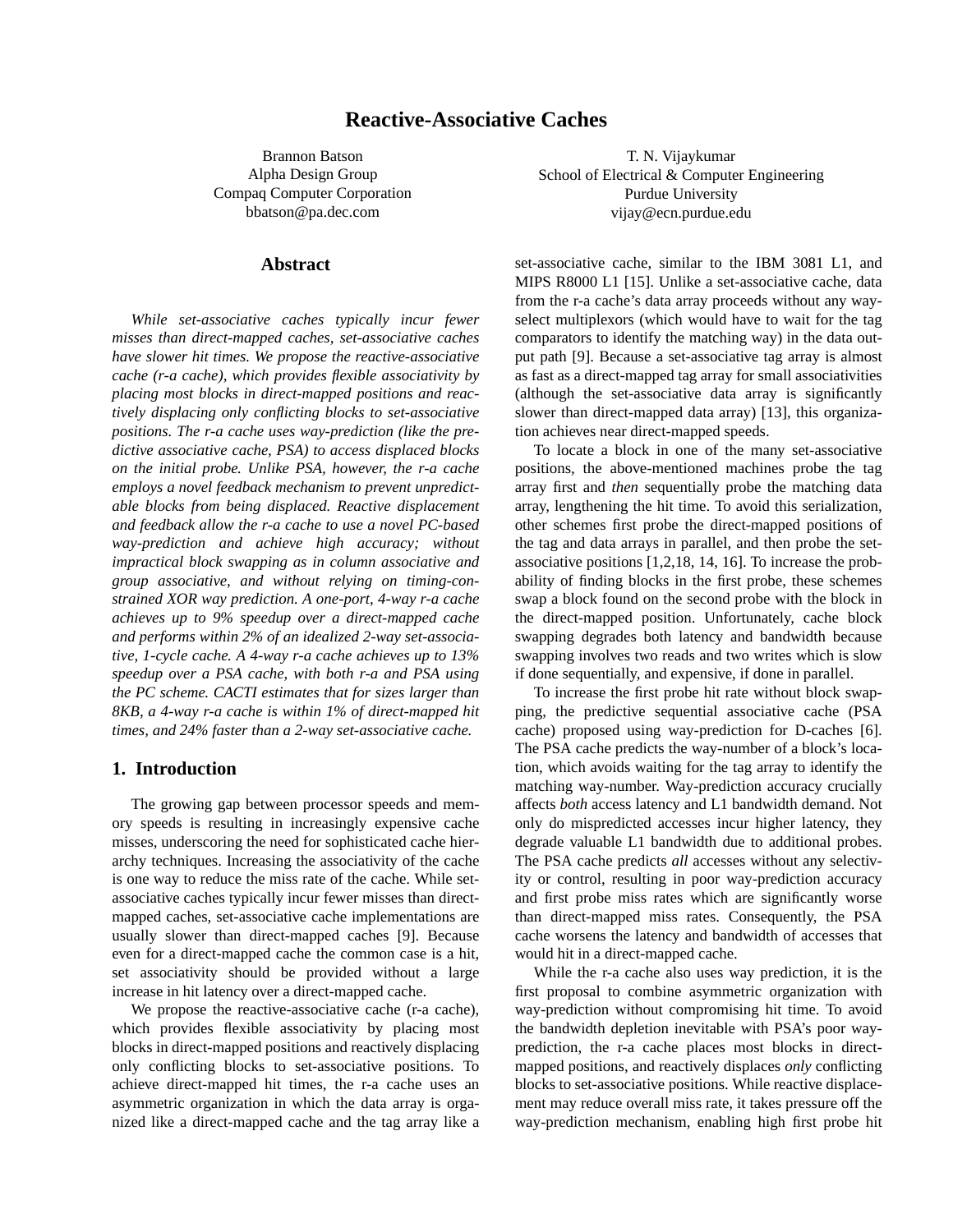rates. In addition to reactive displacement, the r-a cache provides a feedback mechanism which prevents repeatedly-mispredicted accesses from being displaced to setassociative positions. Thus, the r-a cache achieves performance robustness by trading-off overall hit rate for firstprobe hit rate and L1 bandwidth.

The predicted way number *must* be made available before the actual data address to avoid any delay in the initiation of every cache access. This stipulation rules out using the data address for prediction lookup. PSA recommends an XOR-based way-prediction, which XORs the instruction offset with the source register value to approximate the address [3] and looks up the prediction table. XOR operation on a register value often obtained late from a register-forwarding path *followed* by a table lookup, is likely to be slower than a full add to compute the address, delaying access initiation. In contrast, the r-a cache uses the instruction PC for prediction lookup, allowing at least six pipeline stages for the lookup, making the predicted way-number available *well* before the data address. The novelty of our PC scheme is in integrating way prediction with reactive displacement and feedback.

The main contributions of this paper are:

- **•** We show that a 4-way r-a cache hit latency is within 1% of a direct-mapped cache, and 25% faster than 2-way.
- **•** R-a cache's reactive and feedback mechanisms conserve L1 bandwidth and achieve low first-probe miss rates at 7.3%, compared to PSA at 16.6%.
- **•** Our novel PC-based scheme enables way-prediction early in the pipeline.
- **•** A one-port, 4-way r-a cache, using 1184 bytes of prediction storage, achieves up to 9% speedup over a direct-mapped cache and up to 13% speedup over a PSA cache, with both the r-a and PSA caches using the PC scheme. The r-a cache performs, on average, within 2% of an idealized 2-way set-associative, 1-cycle cache. We also show that reactive displacement and feedback are essential and without these mechanisms the r-a cache's first-probe miss rates suffer.

In [Section 2.](#page-1-0), we describe the r-a cache's organization and in [Section 3.](#page-2-0), the way-prediction mechanism. In [Section 4.](#page-6-0), we qualitatively compare against previous schemes. We present experimental results in [Section 5.](#page-6-1) and conclude in [Section 6.](#page-11-0)

## <span id="page-1-0"></span>**2. Reactive-Associative Cache Organization**

The r-a cache is formed by using the tag array of a setassociative cache with the data array of a direct-mapped cache, as shown in [Figure 1](#page-2-1). For an n-way r-a cache, there is a single data bank, and n tag banks.

The tag array is accessed using the conventional setassociative index, probing all the n-ways of the set in parallel, just as in a normal set-associative cache. The data array index uses the conventional set-associative index concatenated with a way number to locate a block in the set. The way number is  $log<sub>2</sub>(n)$  bits wide. For the first probe, it may come from either the conventional set-associative tag field's lower-order bits (for the direct-mapped blocks), or the way-prediction mechanism (for the displaced blocks). If there is a second probe (due to a misprediction), then the matching way number is provided by the tag array.

The r-a cache simultaneously accesses the tag and data arrays for the first probe, at either the direct-mapped location or a set-associative position provided by the way-prediction mechanism. If the first probe, called probe0, hits, then the access is complete and the data is returned to the processor. If probe0 fails to locate the block due to a misprediction (i.e., either the block is in a set-associative position when probe0 assumed direct-mapped access or the block is in a set-associative position different than the one supplied by way-prediction), probe0 obtains the correct way-number from the tag array if the block is in the cache, and a second probe, called probe1, is done using the correct way-number. Probe1 probes only the data array, and not the tag array. If the block is not in the cache, probe0 signals an overall miss, and probe1 is not necessary.

Thus there are three possible paths through the cache for a given address: (1) probe0 is predicted to be a directmapped access, (2) probe0 is predicted to be a set-associative access and the prediction mechanism provides the predicted way-number, and (3) probe0 is mispredicted but obtains the correct way-number from the tag array, and the data array is probed using the correct way-number in probe1. On an overall miss, the block is placed in the direct-mapped position if it is non-conflicting, and a setassociative position (LRU, random, etc.) otherwise.

### <span id="page-1-1"></span>**2.1. Probe0 hit latency**

The fundamental reason that a conventional set-associative cache is slower than a direct-mapped cache is the multiplexor in the data array path; the select signals for this multiplexor are derived from the tag array output, which is slow [9]. We analyze the r-a cache to show that the r-a cache is almost as fast as a direct-mapped cache, assuming that way-prediction information (the predicted way-number and whether probe0 is direct-mapped or way-predicted) is available well before the data address. In [Section 3.,](#page-2-0) we show how way-prediction can be done before the data address is available.

Compared to a direct-mapped cache, the r-a cache introduces the extra multiplexor *probe0 way# mux* in the data array index path [\(Figure 1](#page-2-1)). Note that this multiplexor always chooses one out of three inputs, irrespective of the set-associativity of the r-a cache. The multiplexor select signal is available earlier than the data address because the signal comes from the way-prediction mechanism. There-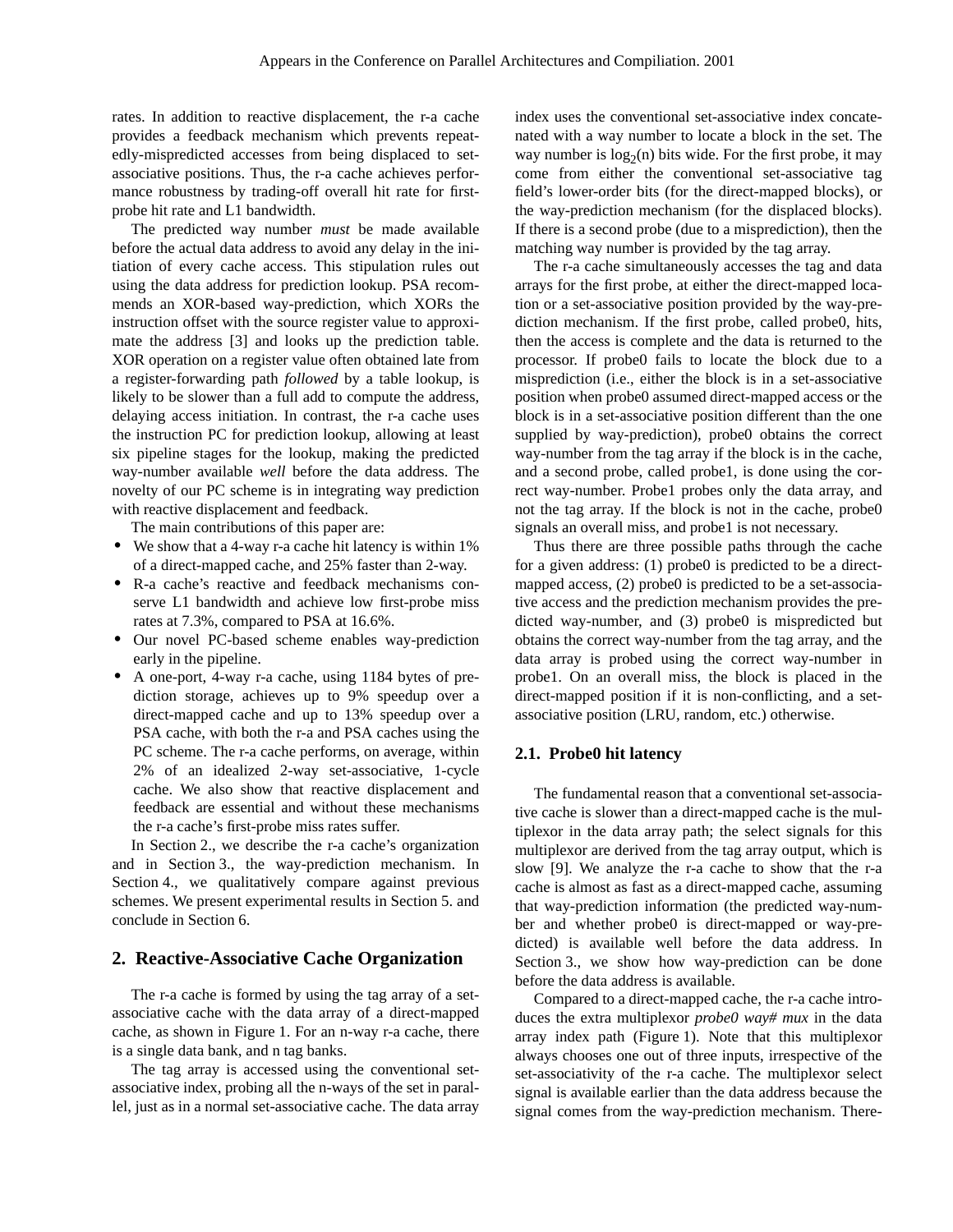

<span id="page-2-1"></span>fore, the only delay added to the critical path is propagation through the multiplexor. One possible implementation of *probe0 way# mux* would be a single level of pass gates using a one-hot encoding of the select lines, in which case the extra delay would be negligible. Probe1 may incur a whole extra cycle to account for the *probe1 way# encoder* [\(Figure 1\)](#page-2-1) and the pass gate.

The tag array does not incur any extra delay because it uses the conventional set-associative index directly from the address and not through *probe0 way# mux (*[Figure 1](#page-2-1)). The multiplexor *probe0 hit mux* generates the probe0 hit signal by selecting the tag match for the probe0 way-number from among the tag matches of all the tag array banks. Note that the probe0 way-number (either direct-mapped way-number or predicted probe0 way-numbers) is the select for *probe0 hit mux,* and is available no later than the address. While the tag array is being accessed with the conventional set-associative index, the probe0 way-number is sent, in parallel, to *probe0 hit mux* select. Using a similar pass-gate mux as we suggested for the *probe0 way# mux*, the probe0-hit signal would incur extra delay of one pass gate, compared to a conventional direct-mapped cache hit signal. The probe1-hit signal incurs extra delay of one OR gate, over the equivalent direct-mapped hit signal.

## **2.2. Complications due to dual probes**

The r-a cache's dual probing may complicate cache

<span id="page-2-2"></span>pipelining, because of the variable access latency (probe0 hit time vs. probe1 hit time). Scheduling subsequent pipelined accesses without knowing the latency of the previous access is difficult. On a misprediction, a new access has entered the cache pipeline by the time we determine that we need to do a second probe for the prior access. It is mainly for this reason that we charge two additional cycles for probe1. Unlike prior multi-probe caches, however, the r-a cache can signal a probe1 hit or an overall miss by the end of probe0, which may simplify the scheduling.

## <span id="page-2-0"></span>**3. Way prediction**

The r-a cache employs hardware way-prediction to obtain the way-number for the blocks that are displaced to set-associative positions before address computation is complete. The strict timing constraint of performing the prediction in parallel with effective address computation requires that the prediction mechanism use information that is available in the pipeline earlier than the addresscompute stage. The equivalent of way-prediction for icaches is often combined with branch prediction [5, 9], but because D-caches do not interact with branch prediction, those techniques cannot be used directly. An alternative to prediction is to obtain the correct way-number of the displaced block using the address, which delays initiating cache access to the displaced block, as is the case for statically probed schemes such as column-associative and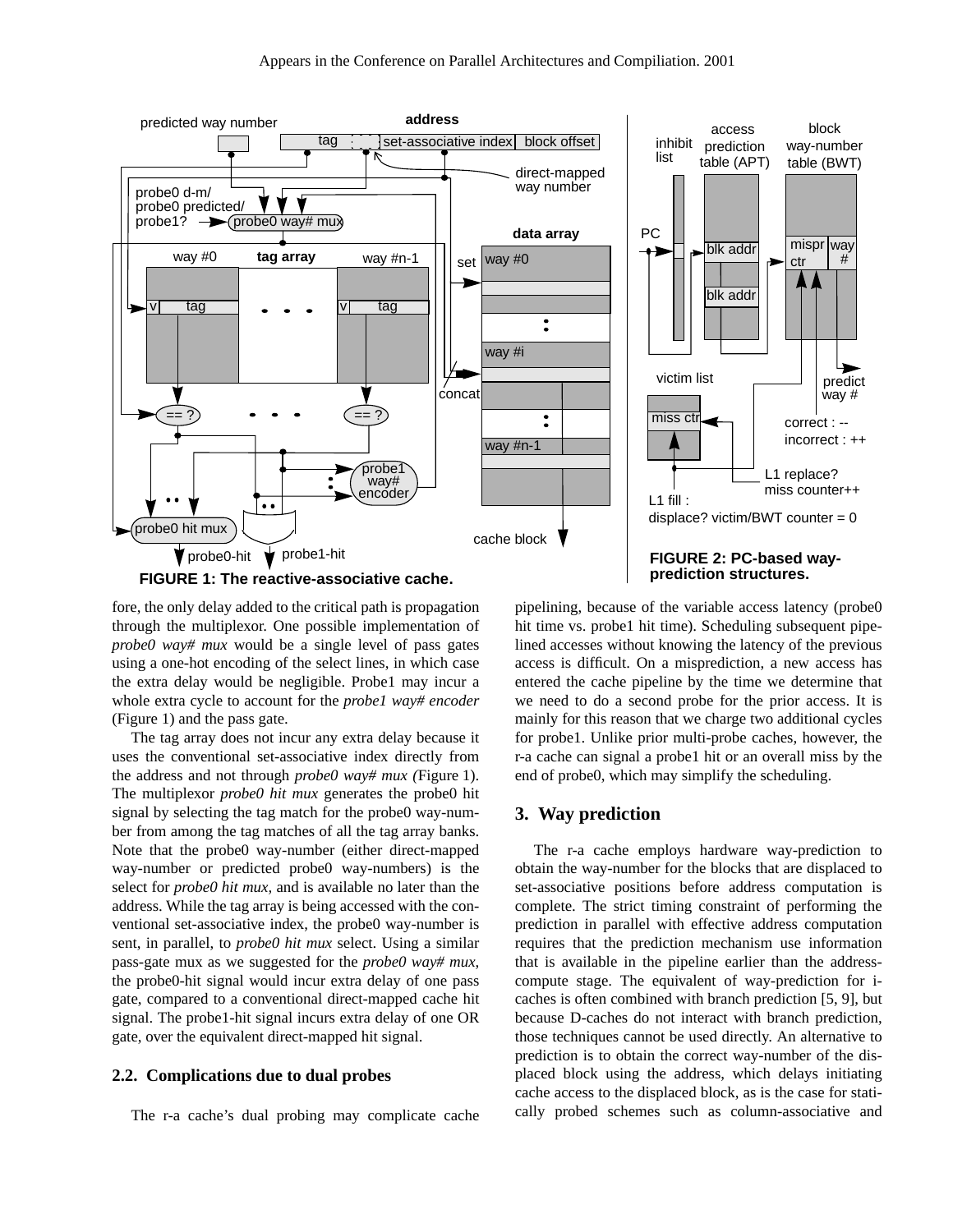

**XOR-based way prediction**

<span id="page-3-0"></span>**FIGURE 3: Pipeline timing of way-prediction.**

group-associative caches.

We examine two handles that can be used to perform way prediction: instruction PC and approximate data address formed by XORing the register value with the instruction offset (proposed in [3], and used in [6]), which may be faster than performing a full add. These two handles represent the two extremes of the trade-off between prediction accuracy and early availability in the pipeline, as shown in [Figure 3.](#page-3-0) PC is available much earlier than the XOR approximation but the XOR approximation is more accurate because it is hard for PC to distinguish among different data addresses touched by the same instruction. Other handles such as instruction fields (e.g., operand register numbers) do not have significantly more information content from a prediction standpoint, and the PSA paper recommends the XOR scheme for its high accuracy.

In an out-of-order processor pipeline [\(Figure 3\)](#page-3-0), the instruction PC of a memory operation is available much earlier than the source register. Therefore, way-prediction can be done in parallel with the pipeline front end processing of memory instructions so that the predicted way-number and *probe0 way# mux* select input are ready well before the data address is computed. The XOR scheme, on the other hand, needs to squeeze in an XOR operation on a value often obtained late from a register-forwarding path followed by prediction table lookup to produce the predicted way-number and the *probe0 way# mux* select, *all* *within* the time the pipeline computes the real address using a full add. Note that the prediction table must have more entries or be more associative than the cache itself to avoid conflicts among the XORed approximate data addresses, and therefore will probably have a significant access time, exacerbating the timing problem.

### **3.1. PC-based way-prediction**

PC-based way-prediction tracks memory access behavior to associate the cache blocks with the PCs of the instructions that access the blocks, by exploiting the locality of reference within one cache block on a per-instruction basis. The prediction mechanism tracks the instructions that access displaced blocks and associates the instruction PCs with the way-number of the displaced blocks. If the instruction accesses the displaced block again (i.e., the instruction exhibits locality of reference within the cache block), the prediction mechanism returns the associated way-number, which results in a probe0 hit. This kind of locality can be expected from (1) an instruction that accesses the same data throughout program execution, such as an instruction accessing static globals using a global pointer register, (2) an instruction that accesses the same data for a period of time during program execution, such as an instruction accessing stack frame variables within a function invocation using the stack pointer (the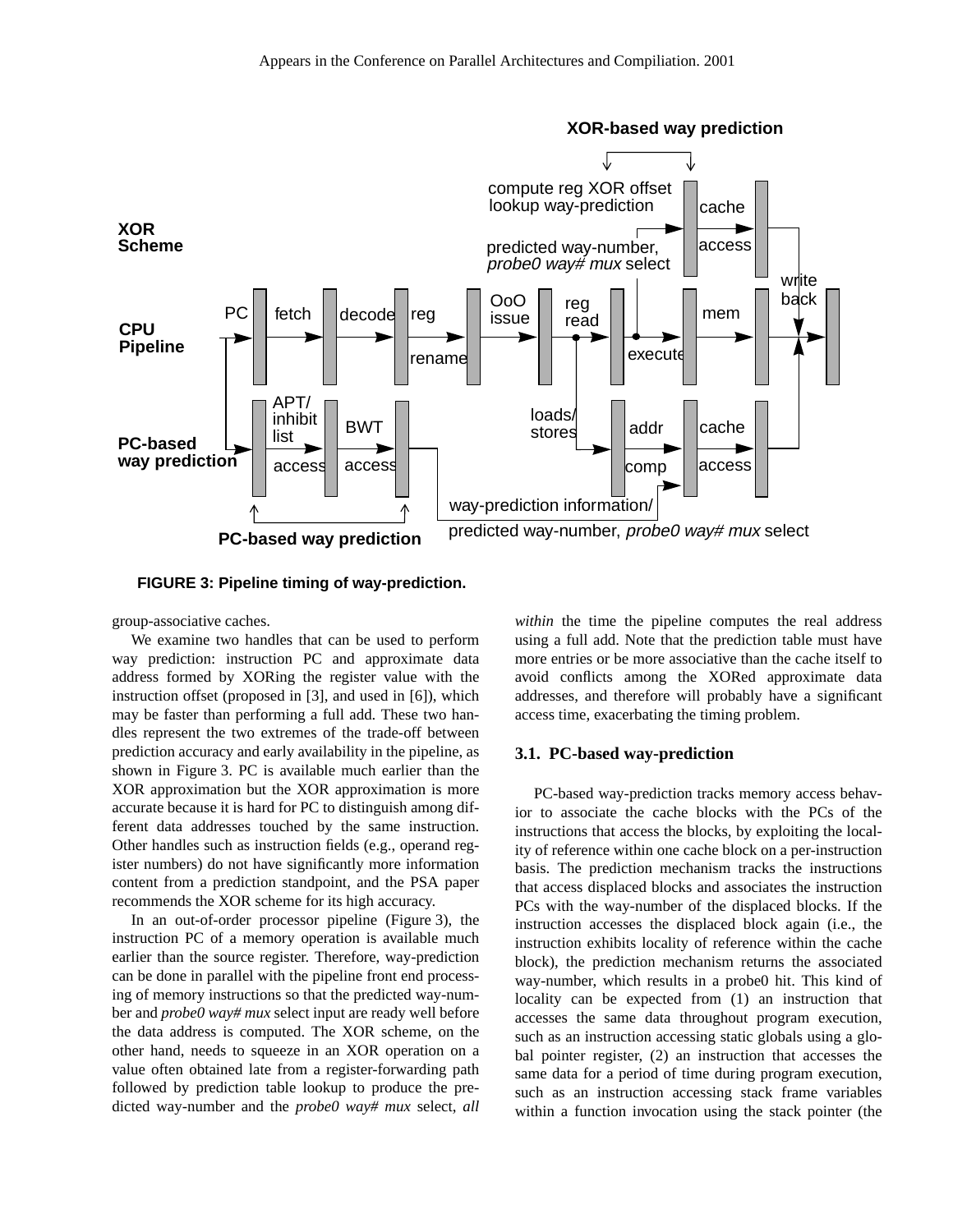stack pointer changes infrequently within a function invocation), and (3) an instruction that accesses the different words in a cache block, such as an instruction accessing successive array elements within a cache block. If an instruction accesses a different block on every access (e.g., strided accesses using strides larger than the block size), the PC scheme will not work well. More sophisticated correlational prediction schemes may solve this problem, but such schemes may require large prediction storage [10].

### **3.1.1. Access-prediction and block way-number tables**

When a block is displaced to a set-associative position, it may cause more conflicts in which case it is replaced from the cache. The r-a cache places a block replaced from a set-associative position in the block's direct-mapped position, anticipating that it may not conflict anymore. If the block continues to conflict in its direct-mapped position then the block is displaced to a, presumably different, setassociative position. Thus a conflicting block may transit through a few positions before settling into a non-conflicting position. During this transition, the way-number of the block is constantly changing and unless way-prediction is updated with the correct way-number, many mispredictions will ensue. If multiple instructions access the same block, block transit problems are exacerbated because each of these instructions incurs a misprediction. Because wayprediction maps PCs to way-numbers, and not the other way, updating way-number is hard because the mapping PC is not known when the block transits to a new waynumber.

Adding one level of indirection solves the block transit problem. [Figure 2](#page-2-2) depicts the structures used by the wayprediction scheme. The instructions' PCs are associated with the block address, and not the way-number of the block, in the access-prediction table (APT). A second table, called the block way-number table (BWT), is used to associate the block address with the way-number of the block. Multiple entries in the APT may hold the same block address, but there is only one BWT entry per block address. Using the block address, transiting blocks update the BWT with the correct way-number, enabling all the instructions that access the same block again to get the correct way-number. Through the APT, the r-a cache exploits locality within one cache block on a per-instruction basis.

The APT is accessed using the instruction PC, and then the block address supplied by the APT entry is used to access the BWT. If the block address supplied by the APT is found in the BWT, the way-number from the BWT entry is sent to the cache as the predicted probe0 way-number. If the block address obtained from the APT is not found in the BWT then the access is predicted to be direct-mapped. Similarly, instructions that do not find a matching PC entry in the APT are predicted to access direct-mapped positions. The BWT is also accessed on a L1 cache fill, so that if the block being retrieved is found in the BWT, the way-number is updated; this update keeps the way-prediction accuracy high for blocks in transit.

Because the APT and BWT need to hold information on only the displaced blocks, small size may suffice. Also, because displaced blocks, by definition, conflict in the cache and the BWT uses block addresses to index, conflicts in the BWT may be common. Conflicts in the APT and BWT lead to mispredictions because such accesses are predicted to be direct-mapped. Therefore, the APT and BWT may need to be moderately associative (or indexed through a skewing function). Fortunately, both the APT and the BWT access are well ahead of the cache access in the pipeline [\(Figure 3\)](#page-3-0), high associativity of the APT or BWT is not likely to delay probe0 initiation.

### <span id="page-4-0"></span>**3.2. XOR-based way-prediction**

XOR-based way prediction, used in the PSA paper [6}, relies on the idea that while a pipeline stage computes the data address by adding the source register value to the instruction offset, the register value can be XORed with the instruction offset to compute an approximate of the address [3] and access a way-prediction table. This scheme exploits the fact that most memory instructions have small enough offsets so that the block address from the XOR approximation is usually same as or at least correlates well with the block address from the actual data address.

An APT is not need for the XOR scheme. Instead, the XOR scheme simply uses the BWT indexed by the XOR value. The other key difference between the XOR and PC schemes is that the XOR scheme accesses the BWT during the late address-compute pipeline stage, whereas the PC scheme accesses the BWT in the early instruction-decode pipeline stage. While the XOR scheme is naturally more accurate than the PC scheme, we claim that this late access causes the timing problems pointed out in [Section 3.,](#page-2-0) especially because of BWT's large size requirements (the PSA paper suggests 1024 entries for 256 blocks in the L1 cache), as discussed in the previous section.

### **3.3. Reactive displacement and feedback**

While displacing conflicting blocks reduces overall misses, first-probe miss rate typically worsens due to increased pressure on way-prediction. Because probe0 misses due to mispredictions result in a second data array access (if the block is in the cache), overall hit latency and bandwidth to the cache are significantly degraded. The main reason for this is that probe1 hits occupy the data array for extra cycles beyond probe0, causing subsequent cache accesses to queue in the load/store queue. In the worst case, a substantial fraction of all L1 hits may be from probe1, considerably degrading valuable L1 bandwidth.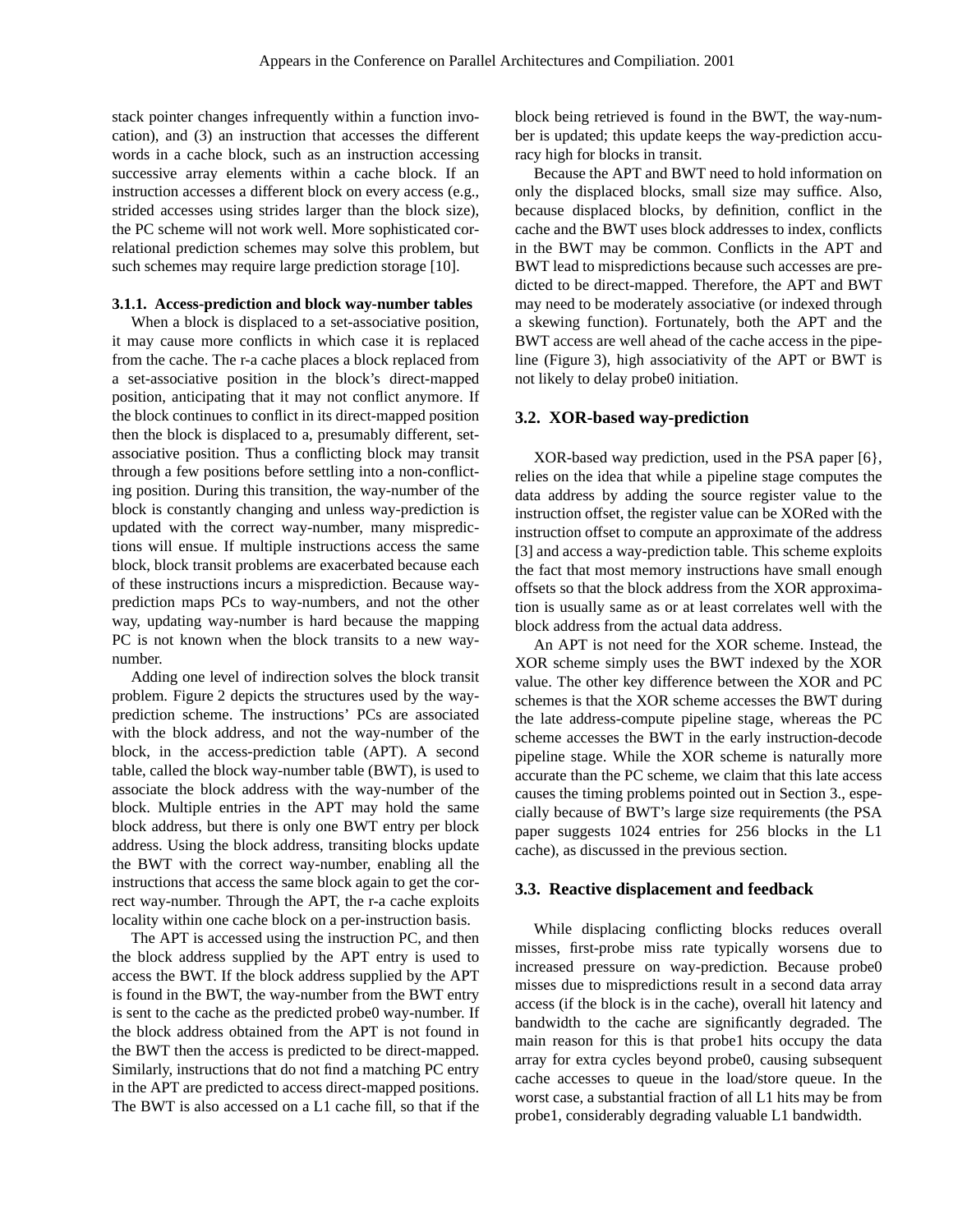Because way-prediction has to use inexact information due to pipeline timing constraints, it is hard to make wayprediction perfect. Therefore, the r-a cache attempts to reduce the number of accesses it predicts, such that either data is in a direct-mapped position or is highly-predictable in a set-associative position, keeping the number of mispredictions in check. Regardless of the way-prediction scheme used, the r-a cache (1) reactively displaces only those blocks that frequently conflict, avoiding prediction accuracy degradation due to a large number of displaced blocks, (2) tracks prediction accuracy so that unpredictable blocks are moved back to their direct-mapped positions, avoiding repeated mispredictions and (3) disallows unpredictable blocks from being displaced again, using a simple feedback mechanism.

Thus, the r-a cache achieves performance robustness by trading-off overall hit rate for probe0 hit rate, and lowering bandwidth demand. In [Section 5.4.](#page-10-0), we show that probe0 miss rates worsen drastically without reactive displacement and feedback.

### **3.3.1. Victim list: reactive displacement**

Ideally, the r-a cache would displace only conflicting blocks to set-associative positions; in a real implementation, it is difficult to isolate capacity and conflict misses. Consequently, the r-a cache approximates isolation of conflict misses by tracking the set of recently replaced blocks in a table called the victim list, similar to [8]. Each victim list entry consists of a block address and a saturating counter. The block address of a replaced block is inserted in the victim list and the corresponding counter, which counts the number of times the block has been replaced in the past, is incremented. After the block gets replaced a few times, the victim list counter reaches saturation, signaling a conflicting block; the next time the block is brought back into the cache, the block is displaced to a set-associative position, and the victim counter is reset.

The victim list needs to be a high-associative structure to avoid conflicts in the victim list itself. Because the victim list is not on the cache access critical path but only in the replacement path, the high associativity of the victim list does not impact hit latency.

### **3.3.2. Feedback to evict unpredictable blocks**

Regardless of whether the PC-based or XOR-based scheme is used, the BWT maps a block address to its waynumber in the cache. Apart from the way-number, each BWT entry contains a saturating counter, which decrements on a correct prediction and increments on an incorrect prediction to track the accuracy of way-prediction for the corresponding block. The purpose of tracking misprediction counts is to evict blocks whose addresses are not predictable. If the way-number for a block that is displaced to a set-associative position is repeatedly mispredicted then the block is evicted from the cache; if, later, the block is brought back into the cache, it is placed in the directmapped position (because the victim list miss counter would have been reset when it was put in the set-associative position). While such evictions increase overall cache miss rate, continuing to hold such unpredictable blocks in set-associative positions may cause probe0 miss rate to become worse than that of a conventional direct-mapped cache. Thus the r-a cache trades-off overall hit rate for probe0 hit rate, which lowers average cache access time.

It should be noted that in the case of the PC-based scheme, the BWT mispredict counter is shared among all instructions that access that displaced block. This does a good job of capturing group prediction behavior.

#### <span id="page-5-0"></span>**3.3.3. Feedback to prevent repeated mispredictions**

The r-a cache relies on its ability to turn off associative displacement for accesses that have poor prediction accuracy. This is done on a per address basis, as described in the previous section. In general, instructions that are unpredictable for one address are also unpredictable for other addresses. To prevent the performance penalty of relearning unpredictable behavior for each address that an unpredictable instruction touches, the r-a cache also provides the inhibit list as a way to turn off reactive displacement on a per instruction basis.

The inhibit list is a single bit per instruction which is set when that instruction is inhibited from causing an associative displacement. Because the inhibit list entry is a single bit indexed by instruction, it would be natural to place the bit in the i-cache.

When the misprediction counter in the BWT saturates, not only is the block evicted from the cache, but the inhibit list entry is set for the instruction causing the mispredict. As long as the inhibit list entry is set, the instruction always accesses only direct-mapped locations without using wayprediction (PC or XOR), and does not displace any blocks to set-associative positions. Furthermore, an inhibited instruction will cause evictions of set-associative blocks that it touches, and will also saturate the BWT misprediction counter for that block. Therefore, the inhibit bit naturally has a poison property, in that once an instruction is inhibited, all the blocks it touches will be forced to directmapped locations, and all the instructions that touch those blocks will be inhibited, and so on.

We learned that predictability of instructions changes over the course of program execution (usually when the data that they touch changes). Therefore, it is desirable to clear the inhibit list when instructions start to work on new data. We use a DTLB miss to indicate that we are entering a new data phase, and it is time to clear the inhibit list.

Addresses may also become more predictable when they are touched by different instructions. Therefore, we wish to clear the BWT mispredict counters when we are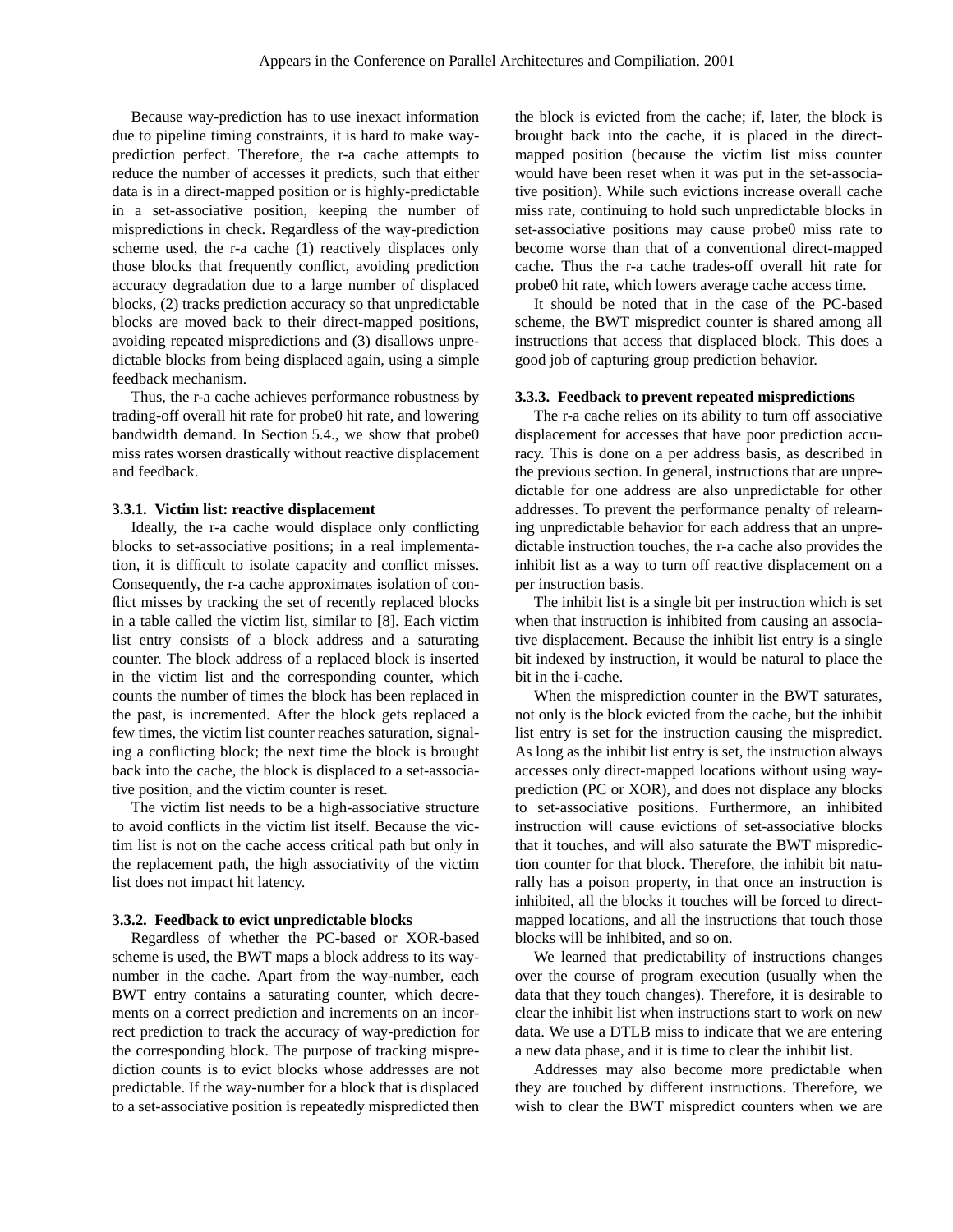| Component            | <b>Description</b>                                                   | Program              | input    | <i>instructions</i> |
|----------------------|----------------------------------------------------------------------|----------------------|----------|---------------------|
| <b>CPU</b>           | Out of order, 8-issue, 64-entry reorder buffer, 32-entry ld/st queue | vortex               | ref      | 1 billion           |
| Prediction           | bimodal 4096 entries $+$ gshare 10-bit history                       | $_{\rm gcc}$         | lrecog   | 347 million         |
| L1 I-cache           | 16 KB, 2-way, 32 byte blocks, 1 cycle                                | <sup>1</sup> i       | train    | 365 million         |
|                      |                                                                      | perl                 | jumble   | 1 billion           |
| L1 D-cache           | 8 KB, 32 byte blocks, 1 cycle probe0,                                | $g_{O}$              | 9stone21 | 1 billion           |
|                      | 3 cycles probe1, lock-up free                                        | troff                | paper.me | 70 million          |
| L <sub>2</sub> cache | 256 KB, 8-way, 64 byte blocks, 12 cycle                              | m88ksim              | train    | 171 million         |
| memory               | Infinite capacity, 60 cycle latency                                  | swim                 | train    | 430 million         |
| Way-                 | PC:128-entry APT & BWT, 2048-bit inhibit list, 256-entry victim      | fpppp                | train    | 235 million         |
| prediction           | list; inhibit threshold: 3 victim threshold: 5; (total 1184 bytes).  | Table 2: Benchmarks. |          |                     |
| resources            | XOR: 1024-entry BWT, 2048-bit inhibit list, 256-entry victim         |                      |          |                     |
|                      | list; inhibit threshold: 3 victim threshold: 2; (total 2560 bytes).  |                      |          |                     |

<span id="page-6-2"></span>**Table 1: Hardware parameters.**

entering a new instruction phase of the program. We use an ITLB miss to indicate the arrival of a new instruction phase, and this causes a clearing of the BWT mispredict counters.

We tried several dynamic schemes, none of which performed as robustly as the TLB scheme. Simple periodic clearing performed well, but the clearing interval is application dependent and needs to be pre-determined.

## <span id="page-6-0"></span>**4. Related work: qualitative comparison**

The hash-rehash cache [1] introduced the idea of multiple probes to the cache to achieve high hit rates while maintaining direct-mapped speeds. Accesses perform a static probe0 *always* in the direct-mapped position and on a probe0 miss, a second probe is done by hashing the address. The column-associative cache [2] improved on hash-rehash by associating rehash information with each block and improving the replacement algorithm, which decreases the number of second probes required. The parallel multicolumn cache [18] generalizes column-associative to n-way associative through a set-associative tag array with a direct-mapped data array to perform the tag search in parallel, and uses MRU information to optimize the search, much like other implementations considered in [17,12,7]. All the above schemes increase the probability of finding blocks in the static probe0 by swapping a block found on the second probe with the block in the probe0 position. Unfortunately, swapping of entire cache blocks is hard to implement because swapping involves two reads and two writes, which is slow if done sequentially, and prohibitively expensive if done in parallel, and degrades valuable L1 bandwidth.

The Difference-bit cache is a two-way associative cache which achieves almost direct-mapped speeds for the special case of two-way associativity without employing any way-prediction by using the fact that the tags in the set <span id="page-6-3"></span>have to differ in at least one bit [11]. The group-associative cache [14] pioneered the idea of using under-utilized cache frames (or 'holes') to displace any block into any frame in the cache-achieving fully-associative miss rates in the limit. It also uses cache block swapping, and has a notion of selective displacement of recently accessed blocks. Group associativity is achieved by maintaining the location and tags of the displaced blocks in a fully-associative OUT directory. In [Section 5.3.](#page-9-0), we show that the fully-associative OUT directory severely lengthens the hit time.

To avoid cache block swapping, the predictive sequential associative cache [6] proposed way prediction to access any way, as opposed to only the direct-mapped way, on probe0. The PSA paper uses direct-mapped tag and data arrays, unlike the r-a cache's set-associative tag array, and suggests sequentially probing the tag array to find the correct way-number. The PSA paper recommends the XOR scheme for its high accuracy, but incurs timing problems (See [Section 3.2.\)](#page-4-0). But even with XOR prediction, PSA's way prediction accuracy is low, mainly because all accesses are predicted, resulting in many probe0 misses, even for accesses that would hit in the direct-mapped cache. PSA does achieve low overall miss rates. Because of many second probes, average hit latency and L1 cache port pressure increase. In [Section 5.3.,](#page-9-0) we show that this increase usually nullifies the advantage of the low overall miss rate, under realistic bandwidth constraints.

# <span id="page-6-1"></span>**5. Experimental Results**

We modified the Simplescalar3.0 simulator [4] to model the L1 D-cache as an r-a cache. [Table 1](#page-6-2) shows the system configuration parameters used throughout the experiments, unless specified otherwise. The processor core including the out-of-order issue and branch prediction mechanisms remain unchanged. We assume a modest on-chip cache hierarchy of 8 Kbytes L1 D-cache and 256 Kbytes L2 so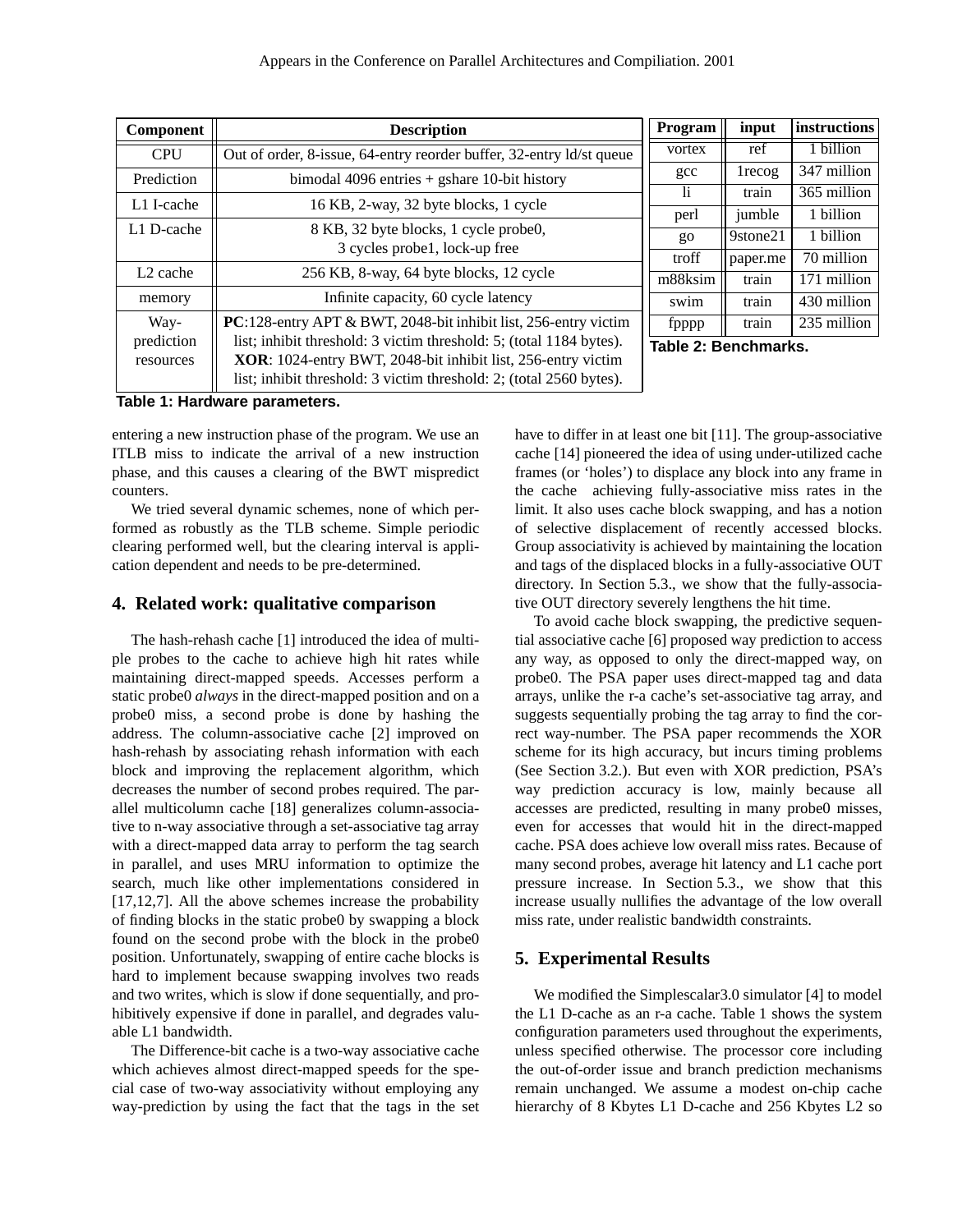that the SPEC95 benchmarks exercise the memory hierarchy to a reasonable extent. Using a larger L1 D-cache results in negligible miss rates for the SPEC95 benchmarks, thwarting any effort to study data cache performance using SPEC95. We assume that the r-a cache probe0 hit is 1 cycle, and the probe0 and probe1 hit signals are available at the end of probe0, as per the discussion in [Section 2.1.](#page-1-1). Probe1 takes 2 additional cycles (i.e., data from probe1 takes a total of 3 cycles). L2 access is initiated after probe0 if the block is not in the cache (the tags for all the ways are checked in parallel).

For our experiments, we choose some benchmark/input combinations from the SPECint and SPECfp suite that do not require prohibitively long simulation runs. [Table 2](#page-6-3) presents the benchmarks and inputs used in this study. In addition to the SPEC programs, we also use *troff*. The benchmarks were compiled for a Compaq Alpha AXP-21164 using the Compaq C and Fortran compilers under - O4 -ifo optimization flags. All of the simulations are run to completion except for *vortex* and *go*, which we halt at 1 billion instructions.

### **5.1. Hit time of the reactive-associative cache**

Because the r-a cache employs an unusual organization combining a direct-mapped-like data array with a set-associative-like tag array, we use the cache geometry optimizing tool, CACTI2.0 [15], configured for 0.18 micron technology, to estimate probe0 hit time. Readers should note that they should download CACTI2.0 from the official web site if they want to verify these numbers; other CACTI versions may report vastly different numbers.

In [Table 3](#page-7-0), we present the tag array hit signal (not including the OR gate in the hit signal path in set-associative caches) and data array data-out (not including the precharge phase) latencies for direct-mapped through 8-way conventional set-associative, 8-KB caches. The r-a cache's probe0 timings can be derived from direct-mapped data array and the 4-way set-associative tag array timings. We added an 10-ps delay, obtained by Hspice simulations, for each of the pass gates in the probe0 hit signal path and the data array index path, as discussed in [Section 2.1..](#page-1-1) The data out latency includes the output-way multiplexor, which must wait for the result of the tag comparison (for a setassociative cache), and the output driver. The total hit time is the longer of the data out latency, and the tag hit/miss signal latency.

Because each 2-way tag bank is half the size of the direct-mapped tag array, the 2-way tag array is actually faster than the direct-mapped tag array. As expected, the 4 way data array is considerably slower than the directmapped data array but the 4-way tag array is almost as fast as the direct-mapped data array, which is the critical path through the direct-mapped cache. Thus, a 4-way r-a probe0

|                        | 1-way  | $2$ -way | 4-way  | 8-way  | 4-way |
|------------------------|--------|----------|--------|--------|-------|
|                        | normal | normal   | normal | normal | r-a   |
| $8K \text{ data}$ (ns) | 0.792  | 1.129    | 1.141  | 1.240  | 0.802 |
| 8K tag (ns)            | 0.590  | 0.554    | 0.524  | 0.537  | 0.534 |
| 8K total (ns)          | 0.792  | 1.129    | 1.141  | 1.240  | 0.802 |
| % increase             | 0      | 43       | 44     | 57     |       |
| over 1-way             |        |          |        |        |       |
| $16K$ data (ns)        | 0.960  | 1.202    | 1.222  | 1.294  | 0.970 |
| $16K$ tag (ns)         | 0.612  | 0.588    | 0.585  | 0.550  | 0.595 |
| $16K$ total(ns)        | 0.960  | 1.202    | 1.222  | 1.294  | 0.970 |
| % increase             | 0      | 25       | 27     | 35     |       |
| over 1-way             |        |          |        |        |       |

## <span id="page-7-0"></span>**Table 3: Cache hit times.**

critical path (for both data and tag) is almost as fast as that of a direct-mapped cache. For an 8 KB cache, the 4-way ra is about 1% slower than direct-mapped, but still 41% faster than 2-way, and 43% faster than a 4-way set-associative cache. For cache sizes greater than 8 KB, however, 4 way associative tag array is no longer any slower than direct-mapped tag array, and a 4-way r-a cache is less than 1% slower than a direct-mapped cache. For sizes of 32 KB and greater, an 8-way r-a cache is less than 1% slower than a direct-mapped cache. We examine an 8-KB cache only because using a larger cache results in negligible miss rates for the SPEC95 benchmarks, but many microprocessors use L1 D-caches of size 16 KB or larger, so replacing a direct-mapped cache with a r-a cache should not affect the clock rate.

### <span id="page-7-1"></span>**5.2. Performance of the reactive-associative cache**

In this section, we present the performance of the r-a cache using the PC and XOR schemes, compared against direct-mapped and 2-way set-associative caches. We show an idealized 2-way set-associative, 1-cycle cache as a reference point. We graph the speedups of the various cache configurations by normalizing against a direct-mapped cache in [Figure 4](#page-8-0). To underscore the r-a cache's robustness with respect to L1 bandwidth, we vary the number of L1 cache ports from 1 (top graph) to 2 (bottom graph). We model the extra bandwidth demand of probe1 accesses by holding the L1 port for an additional cycle. As discussed earlier, we consider the XOR scheme to be difficult to implement, but we still present its performance to show how it compares to the PC scheme.

In [Figure 4,](#page-8-0) we classify our benchmarks into two groups. The first group of benchmarks (*vortex, gcc, li, perl*) are relatively insensitive to associativity, and achieve only modest improvements (2%-4%) even with the ideal, 2-way cache. The second group of benchmarks (*go, troff, m88ksim, swim, fpppp*) achieve speedups from 6%-10% with the ideal, 2-way cache. *Swim* has a pathological map-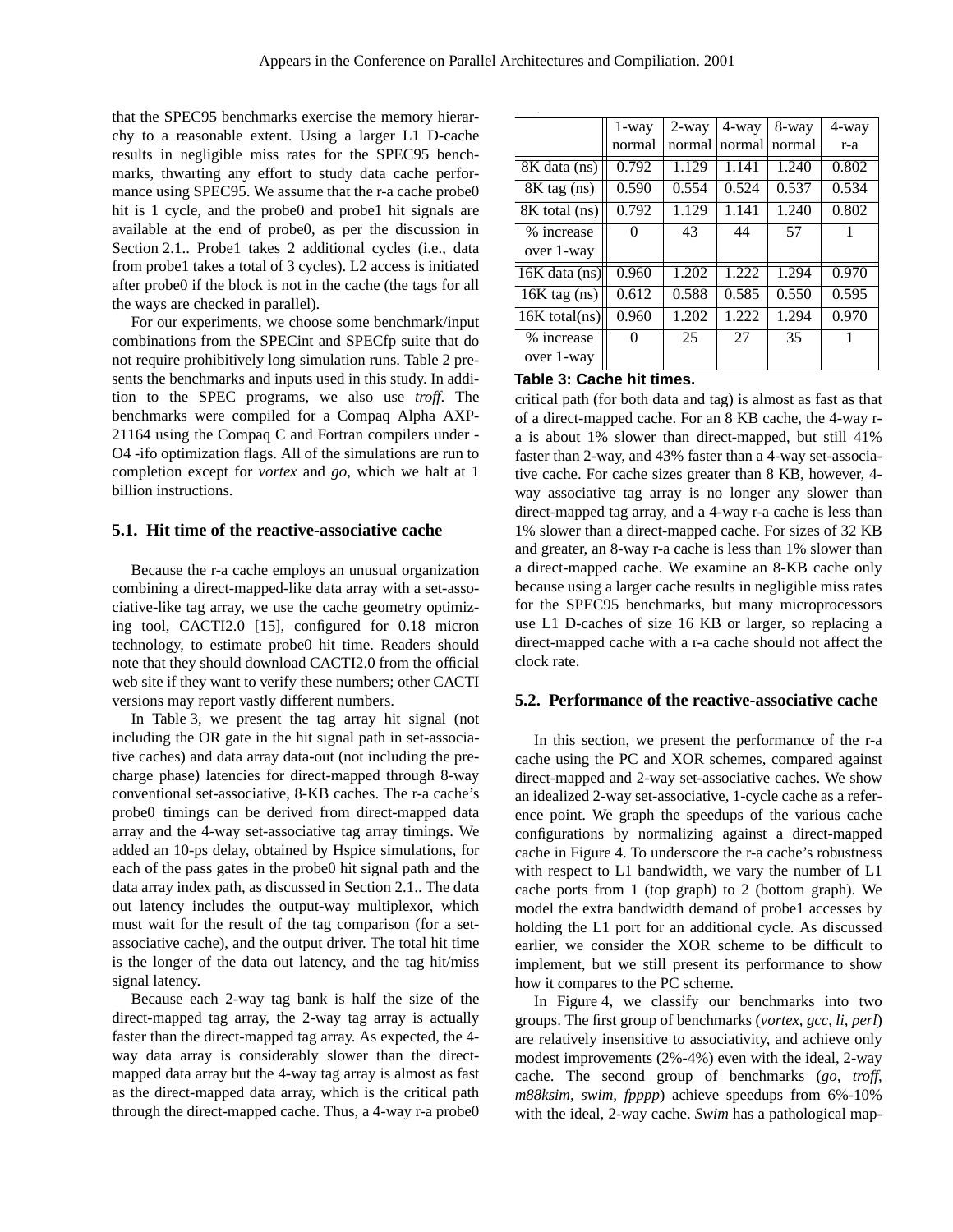

<span id="page-8-0"></span>**FIGURE 4: Performance of the reactive-associative cache.**

|              | direct    | $r-a$ 4-way,       | $r-a$ 4-way, | $r-a$ 4-way, | $r-a$ 4-way,       | $r-a$ 4-way, | r-a $4$ -way, | 2-way set        |
|--------------|-----------|--------------------|--------------|--------------|--------------------|--------------|---------------|------------------|
|              | mapped    | pc                 | pc           | pc           | xor                | xor          | xor           | assoc.           |
| SPEC-95      | overall   | probe <sub>0</sub> | overall      | prediction   | probe <sub>0</sub> | overall      | prediction    | overall          |
| Bench        | miss rate | miss rate          | miss rate    | accuracy     | miss rate          | miss rate    | accuracy      | miss rate        |
| vortex       | 5.1       | 6.7                | 4.5          | 97.8         | 6.5                | 4.1          | 97.5          | 3.9              |
| $_{\rm gcc}$ | 8.0       | 8.8                | 7.0          | 98.2         | 8.4                | 6.4          | 97.9          | 6.4              |
| li           | 6.0       | 5.7                | 5.6          | 99.9         | 5.4                | 5.1          | 99.7          | 4.8              |
| perl         | 5.4       | 5.6                | 4.2          | 98.5         | 5.9                | 3.3          | 97.4          | 3.9              |
| go           | 8.9       | 9.5                | 8.3          | 98.7         | 6.9                | 5.8          | 98.9          | 6.3              |
| troff        | 5.0       | 4.3                | 3.4          | 99.1         | 3.7                | 2.7          | 98.9          | 2.8              |
| m88ksim      | 5.2       | 3.3                | 2.4          | 99.1         | 4.2                | 2.2          | 98.0          | 2.0              |
| swim         | 49.7      | 48.7               | 46.9         | 96.6         | 49.8               | 44.6         | 90.6          | 50.8             |
| fpppp        | 7.4       | 24.8               | 3.5          | 77.9         | 6.2                | 5.2          | 98.9          | 2.7              |
| <b>MEAN</b>  | 7.9       | 8.7                | 5.9          | 96.0         | 7.3                | 5.3          | 97.5          | $\overline{5.1}$ |

<span id="page-8-1"></span>**Table 4: Reactive associative miss rates compared to set associative caches.**

ping problem which causes the idealized 2-way cache to perform slightly worse than direct-mapped, but the problem subsides with increasing associativity, which is why 4 way r-a performs better than the ideal, 2-way cache.

Focusing on the one port case using the PC scheme in the top graph of [Figure 4,](#page-8-0) the r-a cache achieves 1%-3% speedups for the first group, and 1%-9% speedups for the second group. The r-a cache performs within 2% of the idealized 2-way cache in all benchmarks except *go* and *fpppp*. Thus, the r-a cache dynamically adjusts to the associativity requirements of the benchmark, providing the first group with low degrees of associativity, and the second group with high degrees of associativity—but at directmapped speeds. *go*'s branch prediction accuracy is known to be poor, indicating its instruction stream's unpredictable nature, which makes the PC scheme less effective. The r-a cache incurs a slowdown for *fpppp* due to *fpppp's* large instruction footprint, disrupting the PC-indexed APT, which causes high probe0 miss rates. As indicated, this slowdown turns into a 2% speedup on increasing the APT size to 512 entries.

The difference in performance between the PC and XOR schemes for one port is less than 2% in all benchmarks except *go* and *swim*. Because the XOR scheme is potentially more difficult to implement than the PC scheme, this comparison indicates that the PC scheme is a better alternative.

In the two-port case, the trends are similar to those of the one-port case. But the speedups of the r-a cache and the idealized 2-way cache are higher because the higher bandwidth exposes more of the direct-mapped cache's miss latency, which is reduced by the r-a and 2-way caches. *fpppp*'s bandwidth pressure is absorbed by the extra port, resulting in a 4% speedup without increasing the APT size.

In [Table 4](#page-8-1), we compare the miss rates for the r-a cache with those of direct-mapped and 2-way caches. Compared to the direct-mapped miss rates, probe0 miss rates under both PC and XOR schemes are less or almost equal for all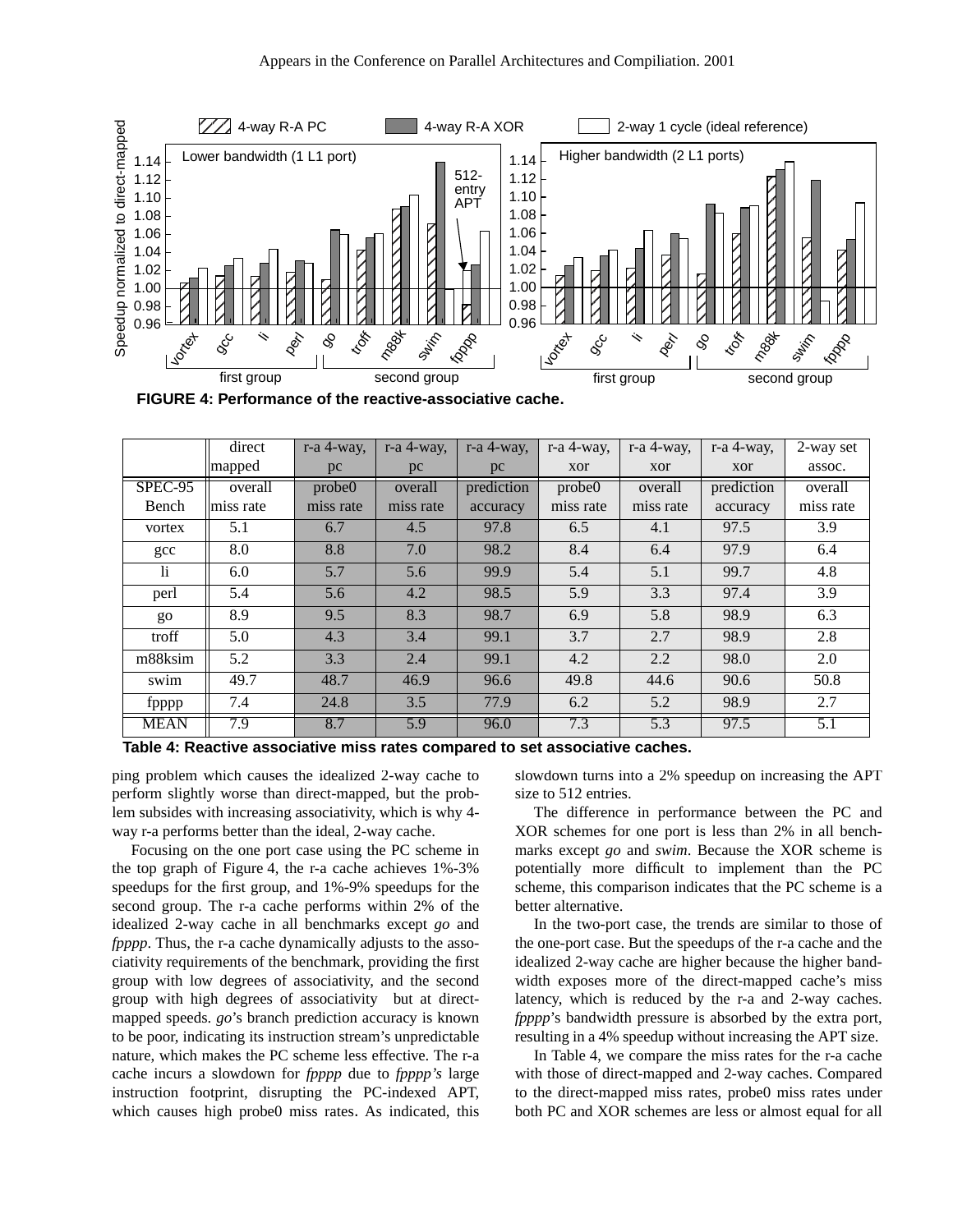

<span id="page-9-1"></span>

|                  | direct- | $c-a$          | PSA pc                      | r-a pc          | <b>PSA</b>     | r-a xor        | $c-a$   | PSA pc  | r-a pc  | <b>PSA</b> | r-a xor          |
|------------------|---------|----------------|-----------------------------|-----------------|----------------|----------------|---------|---------|---------|------------|------------------|
|                  | mapped  |                |                             |                 | xor            |                |         |         |         | xor        |                  |
| <b>Benchmark</b> | overall | $\overline{p}$ | $\overline{p}$ <sup>0</sup> | $\overline{p0}$ | p <sub>0</sub> | $\overline{p}$ | overall | overall | overall | overall    | overall          |
| vortex           | 5.1     | 6.0            | 36.1                        | 6.7             | 15.7           | 6.5            | 4.0     | 3.4     | 4.5     | 3.4        | 4.1              |
| $_{\rm gcc}$     | 8.0     | 8.9            | 32.8                        | 8.8             | 17.2           | 8.4            | 6.0     | 5.8     | 7.0     | 5.8        | 6.4              |
| $\mathbf{h}$     | 6.0     | 6.6            | 34.5                        | 5.7             | 15.5           | 5.4            | 4.7     | 4.4     | 5.6     | 4.4        | 5.1              |
| perl             | 5.4     | 6.2            | 20.9                        | 5.6             | 12.5           | 5.9            | 3.4     | 3.5     | 4.2     | 3.5        | 3.3              |
| $g_{0}$          | 8.9     | 10.3           | 25.8                        | 9.5             | 12.0           | 6.9            | 5.9     | 5.4     | 8.3     | 5.4        | 5.8              |
| troff            | 5.0     | 5.6            | 19.2                        | 4.3             | 12.3           | 3.7            | 2.3     | 2.4     | 3.4     | 2.3        | 2.7              |
| $m88$ ksim       | 5.2     | 5.7            | 17.5                        | 3.3             | 10.3           | 4.2            | 2.2     | 1.8     | 2.4     | 1.8        | 2.2              |
| swim             | 49.7    | 53.6           | 66.4                        | 48.7            | 65.1           | 49.8           | 26.2    | 50.7    | 46.9    | 50.3       | 44.6             |
| fpppp            | 7.4     | 9.6            | 35.3                        | 24.8            | 19.1           | 6.2            | 5.8     | 2.3     | 3.5     | 2.3        | 5.2              |
| <b>MEAN</b>      | 7.9     | 9.0            | 29.6                        | 8.7             | 16.6           | 7.3            | 4.9     | 4.5     | 5.9     | 4.5        | $\overline{5.3}$ |

<span id="page-9-2"></span>**Table 5: Initial probe (p0) and overall (ov) miss rates for several multi-probe cache schemes.**

benchmarks except for *vortex* and *fpppp*, indicating the success of our way-prediction scheme. If the inhibit list were cleared less frequently than our TLB-based approach [\(Section 3.3.3.](#page-5-0)), *Vortex's* probe0 miss rate decreases to 5.3%. *Fpppp's* large instruction footprint causes thrashing in the APT, resulting in high probe0 miss rate using the PC scheme, even though the overall miss rate approaches that of 2-way. The prediction accuracy columns for PC and XOR schemes show the performance of the way predictor. When comparing the r-a cache miss rates with those of the 2-way cache, it is clear that feedback achieves high accuracy at the cost of higher overall miss rate. Because XOR is a more accurate prediction handle in general, we relax the victim list threshold from 5 to 2, which encourages more displacement. In most cases, this relaxation results in lower probe0 and overall miss rates for XOR, but worse way-prediction accuracies, as compared to PC.

Aside from *fpppp*, the other benchmarks are essentially not sensitive to varying the APT size from 64 to 512 entries, the BWT size from 64 to 256 entries, or the victim list size from 128 to 256 entries. However, if we scale up the tables to sizes larger than the cache itself, the probe0 miss rate converges to lower than 2-way set-associative miss rates.

### <span id="page-9-0"></span>**5.3. Reactive-associative cache vs. prior schemes**

In this section, we compare the r-a cache with the column-associative cache (c-a cache), which is representative of caches that rely on swapping because they are all similarly limited in performance due to the bandwidth demands imposed by swapping. We also compare the r-a cache against the PSA cache, which uses way-prediction instead of swapping. For the PSA-cache, we assume the same latency assignments as the r-a cache, as they have similar timing constraints for both probe0 and probe1; the PSAcache has a 1-cycle probe0 hit with an additional 2 cycles for a probe1 hit. As with r-a, the cache port is only held for 1 additional cycle for a probe1 hit. The PSA cache uses a 1024-entry way-prediction table (as in [6]), with 1 hash-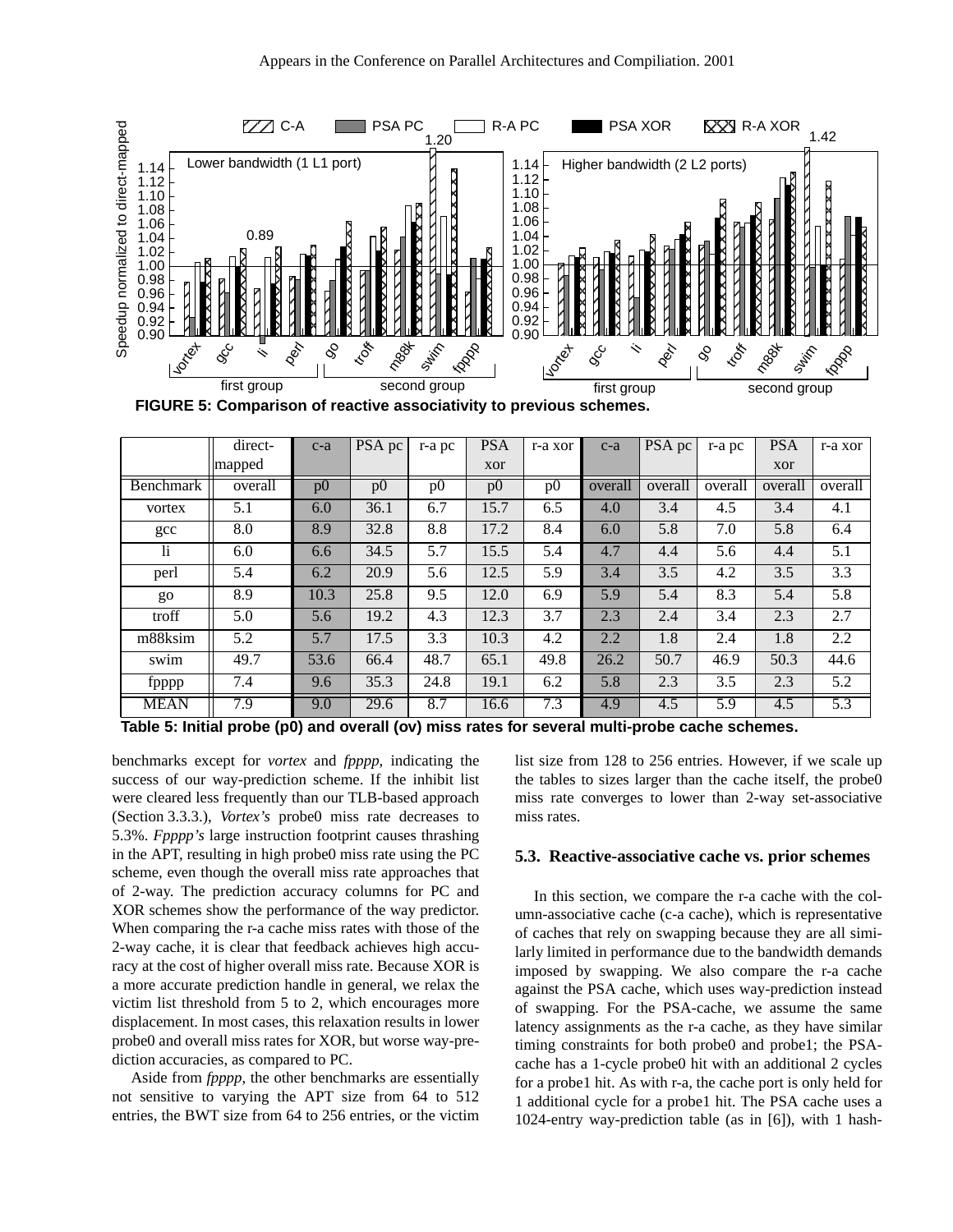|                  | direct- | r-a pc, with no | r-a pc, with no | r-a pc, with $\vert$ | r-a pc, with            | r-a pc,  | r-a pc,  |
|------------------|---------|-----------------|-----------------|----------------------|-------------------------|----------|----------|
|                  | mapped  | reactive        | reactive        |                      | no feedback no feedback | original | original |
|                  |         | displacement    | displacement    |                      |                         | config   | config   |
| <b>Benchmark</b> | overall | probe0          | overall         | probe <sub>0</sub>   | overall                 | probe0   | overall  |
| vortex           | 5.1     | 31.9            | 4.4             | 11.7                 | 4.4                     | 6.7      | 4.6      |
| $_{\rm gcc}$     | 8.2     | 23.3            | 7.4             | 16.3                 | 6.7                     | 9.0      | 7.2      |
| $\mathbf{h}$     | 6.3     | 7.9             | 6.2             | 9.2                  | 5.4                     | 6.0      | 5.9      |
| perl             | 5.6     | 17.6            | 4.5             | 10.3                 | 3.5                     | 5.6      | 4.2      |
| $g_{O}$          | 9.2     | 19.7            | 8.1             | 17.2                 | 6.6                     | 9.8      | 8.5      |
| troff            | 5.2     | 13.4            | 3.1             | 9.0                  | 2.8                     | 4.3      | 3.3      |
| m88ksim          | 5.3     | 12.0            | 3.1             | 11.0                 | 2.1                     | 3.4      | 2.4      |
| swim             | 54.3    | 50.7            | 45.5            | 50.3                 | 48.4                    | 50.3     | 48.5     |
| fpppp            | 7.4     | 69.0            | 2.3             | 22.4                 | 2.8                     | 25.9     | 3.5      |
| <b>MEAN</b>      | 8.1     | 21.9            | 5.8             | 14.8                 | 5.2                     | 9.0      | 5.9      |

<span id="page-10-1"></span>**Table 6: Effect of reactive displacement and feedback mechanisms.**

rehash bit per cache block-for a total of 160 bytes of extra state. We show PSA using the XOR scheme as well as the PC scheme so that we can compare PSA and r-a. The PSA paper recommends the XOR scheme, but we include the PC scheme also due to the XOR scheme's timing problems mentioned in [Section 3.2.](#page-4-0). In [Figure 5](#page-9-1), we compare speedups over direct-mapped cache of the 4-way r-a cache against those of the column-associative and PSA caches.

We do not compare against the group-associative cache (g-a cache) because it incurs the same bandwidth problems of swapping as the c-a cache. In addition, the g-a cache has fundamental circuit problems, which prohibit it from achieving direct-mapped hit latency. Group associativity is achieved by maintaining the location and tags of the displaced blocks in a fully-associative OUT directory. Because the OUT directory *must* be checked on every access, the previous lookup must complete before the next cache access. However, our analysis using CACTI2.0 indicates that this fully-associative directory is 48% slower (21% slower if the OUT directory is only 2-way set associative) than a direct-mapped data cache (the OUT directory has 1/4 as many entries as cache blocks, and 5 bytes per entry—as recommended in [14]), which would severely lengthen hit time.

For the 1-port (lower bandwidth) case in Figure 6 (the upper graph), PSA using PC and XOR schemes and column-associative (c-a) incur slow-downs on many benchmarks due to their higher bandwidth demand than directmapped, caused by poor probe0 miss rates and swapping, respectively. The slow-downs are more pronounced in the first group of benchmarks because the higher bandwidth demand is not compensated by lower overall miss rate.

Overall, the r-a cache using PC or XOR performs better than the corresponding PSA and c-a caches, because of ra's lower bandwidth demand. Using the PC scheme, the one-port r-a cache is 3%-13% better than the PSA cache,

except for *fpppp*. *fpppp*'s large instruction footprint wreaks havoc with the PC scheme for an r-a cache, as mentioned in [Section 5.2.](#page-7-1). The c-a cache achieves large speedups for *swim* because it uses a skewing hash function, which alleviates the pathological set-associative mapping problem. Similarly, if the APT and BWT sizes are increased to about 16K entries, the 4-way r-a cache does achieve comparable speedups over direct mapped for *swim*.

For the two-port (higher bandwidth) case in Figure 6 (the lower graph), column associative and the predictive sequential caches achieve speedups because the extra port absorbs the increased bandwidth pressure, although there are still a few cases of slow-down. The r-a cache using PC or XOR mostly outperforms the corresponding PSA as well as c-a caches, although by smaller margins than the 1 port case because the bandwidth advantage of the r-a cache is less important for the two-port case.

[Table 5](#page-9-2) shows the first-probe (indicated by p0) and overall (indicated by overall) miss rates for 4-way r-a (using PC and XOR), column associative, and PSA (using PC and XOR) caches. The r-a caches using PC or XOR usually have the lowest probe0 miss rates of all the caches. Although column-associative has low probe0 miss rates, overall performance is poor due to high latency and bandwidth demand of cache block swapping. Probe0 miss rates of PSA using XOR are much worse than direct-mapped miss rates, resulting in high bandwidth demand. Although the overall miss rates for the r-a caches are usually higher than those for PSA and c-a because of reactive displacement and feedback, the r-a cache performs better than PSA or c-a, affirming the notion of trading-off overall hit rate for probe0 hit rate.

## <span id="page-10-0"></span>**5.4. Effect of reactive displacement and feedback**

To isolate the effects of reactive displacement and feed-